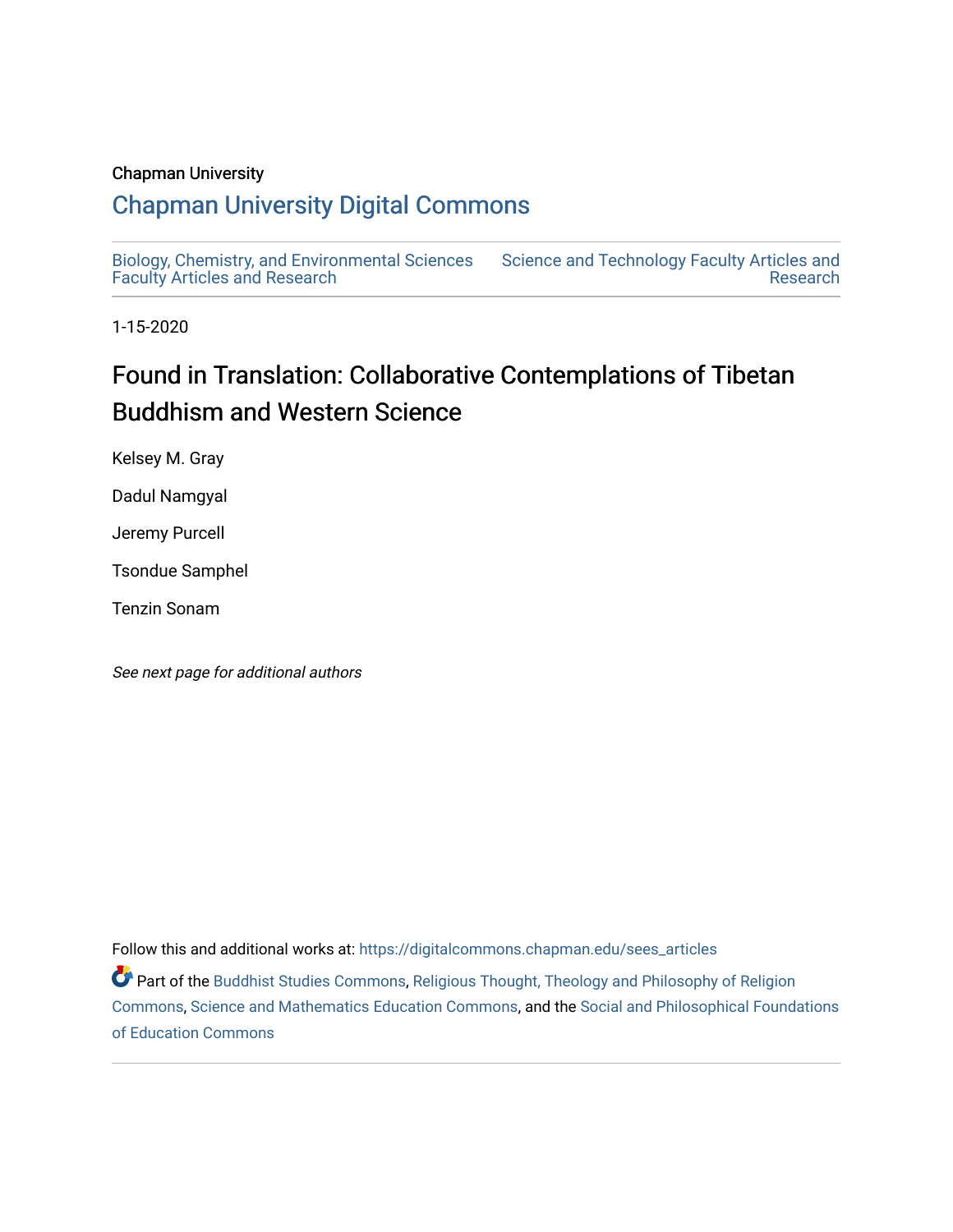# Found in Translation: Collaborative Contemplations of Tibetan Buddhism and Western Science

# **Comments**

This article was originally published in Frontiers in Communication, volume 4, in 2020. [https://doi.org/](https://doi.org/10.3389/fcomm.2019.00076) [10.3389/fcomm.2019.00076](https://doi.org/10.3389/fcomm.2019.00076) 

# Creative Commons License



This work is licensed under a [Creative Commons Attribution 4.0 License](https://creativecommons.org/licenses/by/4.0/).

Copyright The authors

## Authors

Kelsey M. Gray, Dadul Namgyal, Jeremy Purcell, Tsondue Samphel, Tenzin Sonam, Karma Tenzin, Dawa Tsering, Carol M. Worthman, and Arri Eisen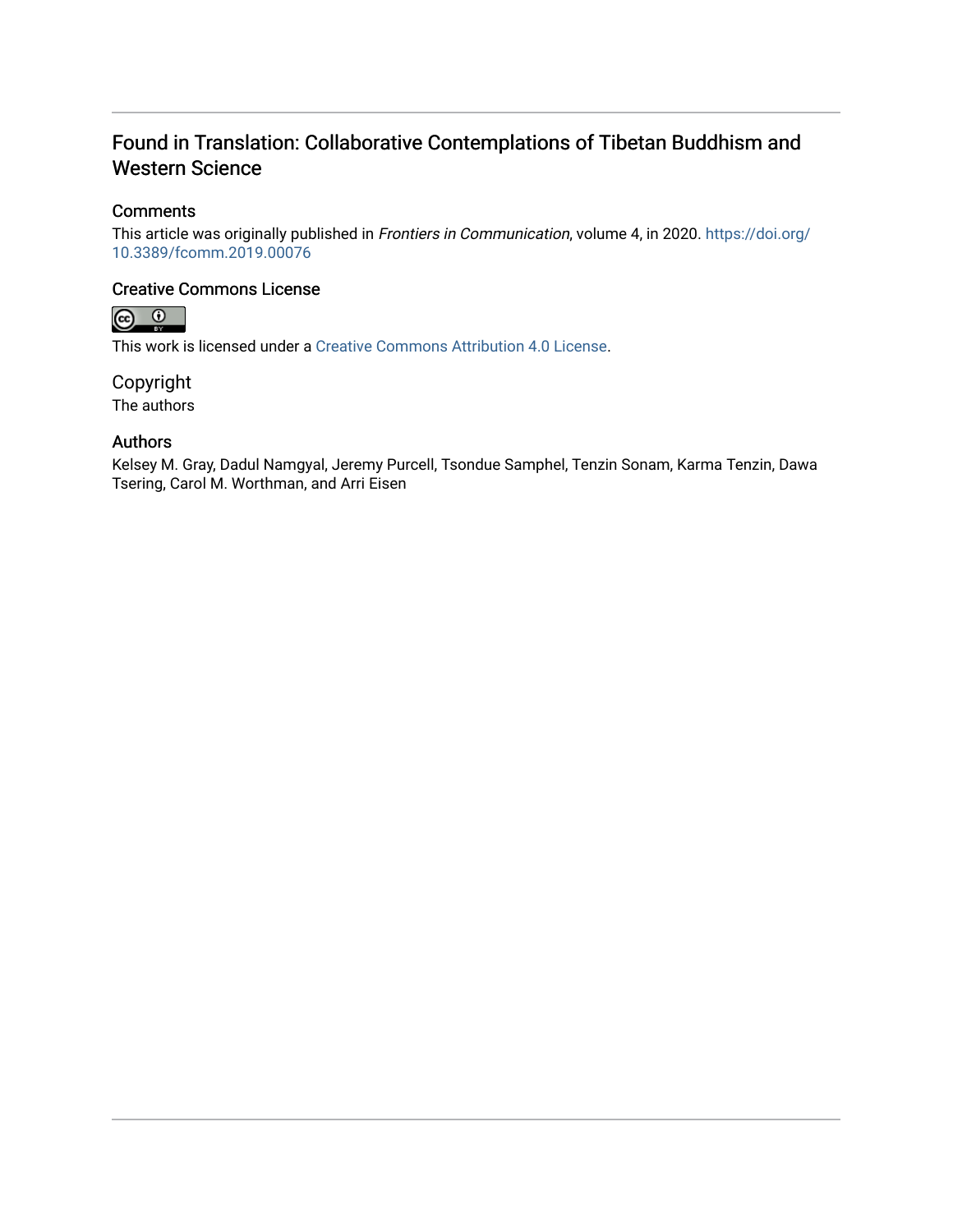



# Found in Translation: Collaborative [Contemplations of Tibetan Buddhism](https://www.frontiersin.org/articles/10.3389/fcomm.2019.00076/full) and Western Science

[Kelsey M. Gray](http://loop.frontiersin.org/people/679086/overview)1, Dadul Namgyal1, [Jeremy Purcell](http://loop.frontiersin.org/people/29857/overview)2, Tsondue Samphel1, Tenzin Sonam1, Karma Tenzin<sup>1</sup>, Dawa Tsering<sup>1</sup>, [Carol M. Worthman](http://loop.frontiersin.org/people/9454/overview)<sup>3</sup> and [Arri Eisen](http://loop.frontiersin.org/people/860678/overview)<sup>4</sup>\*

<sup>1</sup> Center for Contemplative Science and Compassion-Based Ethics, Emory University, Atlanta, GA, United States, <sup>2</sup> Maryland Neuroimaging Center, University of Maryland, College Park, MD, United States, <sup>3</sup> Department of Anthropology, Emory University, Atlanta, GA, United States, <sup>4</sup> Department of Biology, Emory University, Atlanta, GA, United States

Development of an inclusive scientific community necessitates doing more than simply bringing science to diverse groups of people. Ideally, the sciences evolve through incorporation of diverse backgrounds, experiences, and worldviews. Efforts to promote inclusion of historically underrepresented racial, ethnic, cultural, religious, gender, and socioeconomic groups among science scholars are currently underway. Examination of these efforts yields valuable lessons to inform next steps in engaging diverse audiences with science. The Emory-Tibet Science Initiative may serve as one example of such efforts. The Dalai Lama invited Emory University to develop and teach a curriculum in Western science to Tibetan Buddhist monks and nuns. As the science curriculum has been taught and refined over the past decade, monastic scholars increasingly have taken ownership of the material. As Western scientific ideas and practices take hold in this setting, the experiences of monks and nuns offer unique insights into the process of translation, modes of communication, and long-term impacts of integrating diverse systems of knowledge. Given that the dominant language of science is English, Tibetan interpreters have been essential throughout the implementation of this project. Through the process of translating scientific terms, interpreters have considered differences in how words categorize, and therefore how people conceptualize, the world. Through comprehensive, culturally-responsive communication, scientific language is used as a tool to build and strengthen connections between monastics and their local and global communities. The intertwining of these complementary systems of knowledge iteratively informs translation, modes of communication, and broader impacts in the community.

Keywords: Tibetan Buddhism, audience-centered approach, strength-based approach, inclusive, science and religion dialogue, international science education, Dalai Lama, translation

The Dalai Lama invited Emory University to develop and teach a curriculum in Western science to Tibetan Buddhist monastics [\(Lama, 2005\)](#page-7-0). In 2008, faculty traveled to Dharamsala, India to initiate a 6-year pilot. Annually, faculty taught physics, biology, and neuroscience [\(Eisen, 2011\)](#page-7-1). Since 2014, a revised curriculum has been taught in three monastic universities [\(Eisen and Konchok,](#page-7-2) [2018\)](#page-7-2). As of June 2019, all 6 years of the curriculum were active. The project is an ideal platform for exploration of cross-cultural science communication [\(Jinpa, 2010;](#page-7-3) [Heuman, 2014;](#page-7-4) Gray and Eisen, [2019\)](#page-7-5). As scientific ideas and practices take hold in this setting, the experiences of scientists and monastics offer unique insights into the process of translation, modes of communication, and long-term impacts of integrating diverse systems of knowledge.

## **OPEN ACCESS**

### Edited by:

Jen Schneider, Boise State University, United States

#### Reviewed by: Jennifer Peeples,

Utah State University, United States Robert O'Malley, American Association for the Advancement of Science, United States

> \*Correspondence: Arri Eisen [aeisen@emory.edu](mailto:aeisen@emory.edu)

### Specialty section:

This article was submitted to Science and Environmental Communication, a section of the journal Frontiers in Communication

Received: 30 July 2019 Accepted: 18 December 2019 Published: 15 January 2020

#### Citation:

Gray KM, Namgyal D, Purcell J, Samphel T, Sonam T, Tenzin K, Tsering D, Worthman CM and Eisen A (2020) Found in Translation: Collaborative Contemplations of Tibetan Buddhism and Western Science. Front. Commun. 4:76. doi: [10.3389/fcomm.2019.00076](https://doi.org/10.3389/fcomm.2019.00076)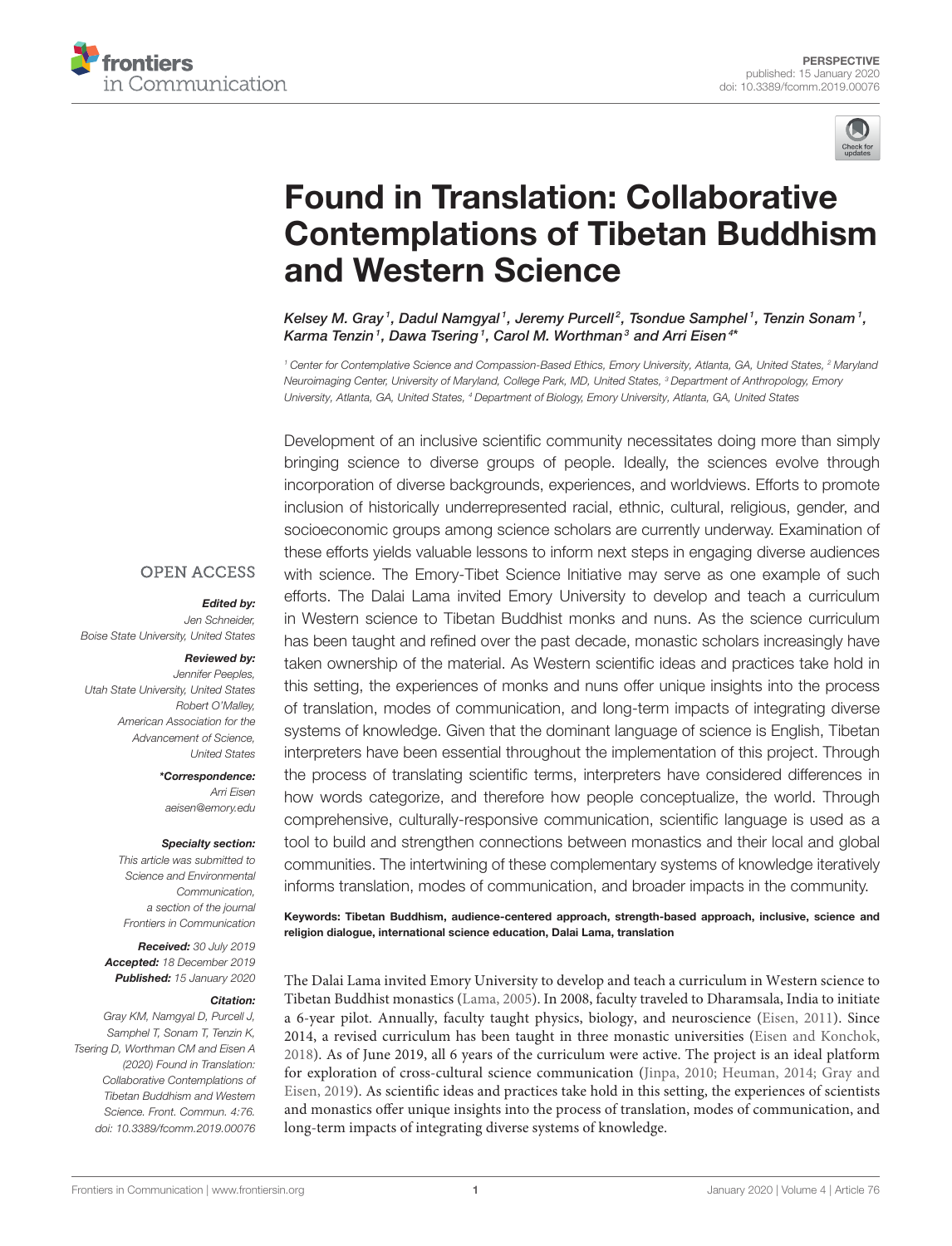The dominant language of science is English; only a quarter of the monastics in the project understand at least half of the in-class English. Thus, Tibetan interpreters have been essential throughout the implementation of this project. Translating Western scientific ideas, concepts, and methods into a language and culture that has, until now, had minimal interaction with these principles is challenging. Even in a less complex setting, one might expect that some intended meanings would be lost or skewed during translation. While the Emory-Tibet Science Initiative (ETSI) translation team has found this to be true to some extent; much is also gained. The team has found in translation an expanded capacity to investigate differences in how words categorize, and therefore how people conceptualize, the world; to move beyond limits of word-to-word translation and into comprehensive, culturally-responsive communication; to motivate monastic students to use scientific language as a tool to build and strengthen connections with their local and global communities.

# TIBETAN TRANSLATION TRADITION

In the eighth century, the Tibetan Emperor imported philosophy and practices from Nalanda and other Buddhist traditions in India [\(Huber, 2008\)](#page-7-6). This not only brought knowledge of these different disciplines to Tibet, but also enriched the Tibetan language. Similarly, the Tibetan community is in the process of importing science into the Tibetan language; monastics are learning science and indigenous Tibetan scholars are writing treatises and integrating their own philosophical knowledge, reflection, and insights into the practice of science.

Eighth century Tibetan lo-tsawas (eyes of the world/translators) established translation guidelines with a list of examples accompanied by justifications for translations, detailed in the Dra-jor bam-nyis [\(Raine, 2010](#page-7-7)<sup>[1](#page-3-0)</sup>). These general translation principles include: faithfully conveying content, maximizing resources in the target language, maintaining the spirit of the source; following syntactical rules of the target language, distinguishing between translating and editing, and aiming for a flowing rendition in the target language. These principles that shaped Tibetan translation of Buddhist texts over 1,000 years ago–ensuring integrity in meaning, language, and expressiveness–continue to guide science translation today.

These translation guidelines have been used for over a millennium, yet translation and creation of new terms remains challenging. The ETSI translation team has contributed over 5,000 scientific terms to the already rich Tibetan language in a collaborative process that combines traditional and twenty-first century approaches. The team identifies concepts that need to be clarified, considers Tibetan background knowledge and culture while selecting terms, and consults colleagues who have a variety of expertise.

The Nalanda tradition calls for creation of new words rather than defaulting to cognates. The addition of 5,000 scientific terms to the Tibetan language, and the evolving process used to create them, provides insights into the interplay between language, science, and Tibetan Buddhism. The ways society uses words to categorize the world—to divide and label our experiences of reality—varies by time, place, culture, and even academic discipline [\(Cruse, 1992\)](#page-7-8). At first, simple translation seems as though it should suffice for words such as fire and water (**[Table 1](#page-4-0)**). Other terms, such as quark, would be expected to require creation of a new Tibetan word. Life and consciousness call for careful explanation even in English, so these are destined to be translation challenges. It is untenable to create new terms for these concepts in Tibetan, as the current Tibetan terms are culturally and spiritually loaded.

Some terms such as fire and water have been fundamental to civilization for millennia. Their widespread use has pervaded their application in language colloquially, metaphorically, and scientifically [\(Taylor and Dewsbury, 2018\)](#page-8-0). In saying there is a "fire in our heart," this does not referencing the narrow, scientific meaning of the rapid oxidation of material in an exothermic chemical process. The same is true for water; "water of life" does not refer to the molecular makeup of two hydrogen atoms and one oxygen atom. Scientific definitions provide specific meanings that constrain the terms in scientific dialogue for precise communication.

This issue is of particular confusion in Tibetan because terms like fire and water do not have well-established scientific meanings. In colloquial Tibetan, fire is a general term referring to that which produces heat and light. Therefore, one could say "the sun is a ball of fire" in Tibetan with correct meaning, although this phrase in the scientific sense would be incorrect, as the sun is a ball of gas undergoing nuclear fusion. Similarly, water in Buddhism may be used to describe anything that is wet, liquid, or flowing rather than referring to a specific chemical composition. Ultimately, scientific discoveries continuously produce and refine definitions to best reflect phenomena in the natural world.

In order for scientific Tibetan to have the level of precision of scientific English, new words must be introduced into the Tibetan lexicon. This provides a unique opportunity to coin words that may better reflect underlying scientific meanings than is present in current English. Ideally, such newly coined words will portray a sense of meaning for that term or concept from the word itself, without requiring specific background knowledge. Quark had no previous meaning itself in English [\(Mayer, 2018\)](#page-7-9). The Tibetan translation is quark-dool; with quark having the pre-existing meaning of "innermost" and dool being the Tibetan word for "particle," thus suggesting the meaning of the full term (**[Table 1](#page-4-0)**). This translation has the benefit of maintaining some sound of the English equivalent.

Precise definitions are even more important when considering complex concepts such as "life" (**[Table 1](#page-4-0)**). Western introductory biology classes often begin with a definition of life based on lists of characteristics to classify something as living or non-living [\(Wilkin and Gray-Wilson, 2017\)](#page-8-1). In Tibetan Buddhism, defining life is less clear. Life is translated as tshe-srog, which arguably

**Concepts** 

<span id="page-3-0"></span><sup>1</sup>Toh 1523, Dege Tengyur, vol. co (sna-tshogs) page 131b-160B.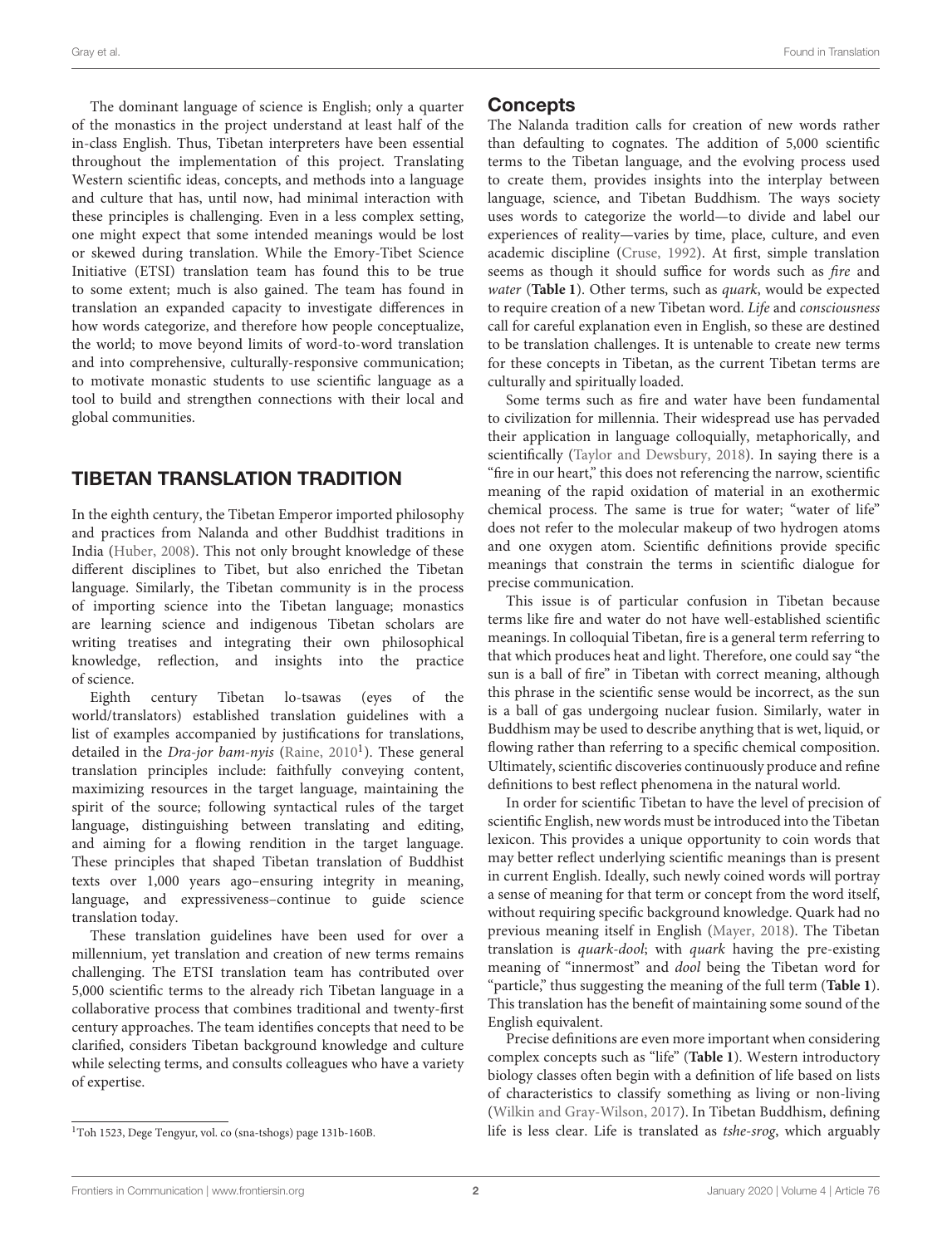<span id="page-4-0"></span>TABLE 1 | Example scientific terms and how these were translated into Tibetan concepts.

| <b>English term</b>          | <b>Tibetan term</b>                  | <b>Translation explanation</b>                                                                                                                                                                                                                                                                                                                                                                                                                                  |
|------------------------------|--------------------------------------|-----------------------------------------------------------------------------------------------------------------------------------------------------------------------------------------------------------------------------------------------------------------------------------------------------------------------------------------------------------------------------------------------------------------------------------------------------------------|
| Fire                         | ब्रा                                 | Distinguish between general heat and light and the scientific definition of combustion                                                                                                                                                                                                                                                                                                                                                                          |
| Water                        | ঙ্খ                                  | Distinguish between anything that is liquid and water molecules composed of hydrogen and oxygen                                                                                                                                                                                                                                                                                                                                                                 |
| Quark                        | पूर्वाज्या                           | Translated as "innermost particle"                                                                                                                                                                                                                                                                                                                                                                                                                              |
| Life                         | के ब्रॅग                             | Distinguish between inclusion of consciousness in the definition of life and the scientific definition of life;<br>Translated as life energy/life force                                                                                                                                                                                                                                                                                                         |
| Life form                    | ৰ্ক্ত ৰ্ষ্ণশালী স্ক্ৰমাণ             | Specifically referring to form(s) of life                                                                                                                                                                                                                                                                                                                                                                                                                       |
| Sentience                    | ন্মন্সাম্প্ৰকা                       | Translated as "possessing mind"                                                                                                                                                                                                                                                                                                                                                                                                                                 |
| Cell body                    | 四四月四十                                | Distinguish between cell-bodies and cell-minds i.e., Do scientists consider cells to have a "mind"?                                                                                                                                                                                                                                                                                                                                                             |
| Body of a cell               | सासुमानी ख़बा                        | Central part of a cell i.e., Not the dendrites of a nerve cell                                                                                                                                                                                                                                                                                                                                                                                                  |
| Amygdala                     | एषा ख्या ब्रह्न ह्या                 | Translated as "almond-shaped brain structure"                                                                                                                                                                                                                                                                                                                                                                                                                   |
| Organism                     | ক্লু'নৰ্মৰা                          | Translated as "growing/developing thing"                                                                                                                                                                                                                                                                                                                                                                                                                        |
| Mass                         | নাৰ্ন্ন্ম ৰুখ                        | Initially, a same Tibetan word ( $\hat{\vec{e}}^{\vec{K}\vec{\eta}}$ ) was used for both mass and weight. The distinction between the two words<br>was not clear. However, <sup>qik</sup> N' <sup>ak</sup> , which has much closer meaning, was later adopted as the translation of the word<br>mass                                                                                                                                                            |
| Weight                       | ॣऀ <sup>न्</sup> क्ट्री              | हैन की is an equivalent term for weight. It is not a new term but it has acquired a finer definition because of the way<br>weight is understood in science                                                                                                                                                                                                                                                                                                      |
| Force, energy, power         | ্ন্মশানা ৰ্মুন্ম স্ন্ৰীননা           | Although these three physics terms have distinct meaning, the three Tibetan terms had very similar meanings and<br>were used interchangeably. Now these three terms have acquired distinct meanings and are used more strictly,<br>especially amongst the monastic science students                                                                                                                                                                             |
| Proton, neutron,<br>electron | ৰ্শ हुत्या पर हुत्या क्षेत्रा हुत्या | The Tibetan terms for the three subatomic particles literally mean male (or positive) particle, neutral (or middle)<br>particle and electrical particle. Using the words of (meaning male) and $\tilde{\mathbf{x}}$ (meaning female) for positive and negative<br>is a relatively new phenomenon. Initially employed to convey the concepts of positive and negative numbers, the<br>words acquired new usage as they were applied to these subatomic particles |

relates to consciousness. This gets into problematic areas at the boundary of science and Buddhism, leading to questions such as: Are plants conscious? Are plants living? Are bacteria conscious? Are bacteria living? [\(Eisen and Konchok, 2018\)](#page-7-2). One response for the translator is to differentiate living beings and living things; another, more daunting is to provide satisfactory answers in both Buddhism and science to the aforementioned questions.

Many scientific terms, especially those being generated at the forefront of research, have evolving definitions [\(McGee, 2004\)](#page-7-10). The dynamic nature of such terms makes translation even more difficult. At the same time, this can inspire research questions. For example, translating names for functional regions of the brain facilitated debate of the evidence for such labels among neuroscientists. Cross-cultural linguistic dialogue may encourage increasingly precise ways of engaging science.

# Audience-Centered Communication

Optimal communication interweaves knowledge of concepts and knowledge of the backgrounds and experiences of the receivers. It is important, therefore, to focus on how information is perceived by the audience, to understand the experience of delivering that information, to be truly present to the audience and deeply explore possible meanings before pinning down the one that best fits. Translators must move beyond maximizing technical

precision at all times and instead ensure the intended audience understands concepts in-depth at every step.

One must have a thorough understanding of a topic in order to convey it to others; translating concepts adds an additional layer to that understanding. In a classroom setting, instructors may ask students to put lessons or concepts into their own words, rather than taking words directly from the instructor or the book. Educators can use principles of translation and audience-centric teaching to help guide students in processing information presented to them. This may involve providing space for literal translation from one language to another in multilingual classrooms or asking students to generate and share multiple interpretations of the same text or concept within one language. Variety in language captures nuances that are missed in other phrasings, so learning may be enhanced for multilingual students [\(Sieber, 2004\)](#page-7-11). Conceptual descriptions in each language can complement one another; if one is unclear, the student may turn to the other language to clarify meaning.

# Communal Translation

The importance of community in translation is emphasized when translating English science content into Tibetan as there is not a Tibetan spellcheck. To complicate matters further, Tibetan was spoken for centuries before being formally written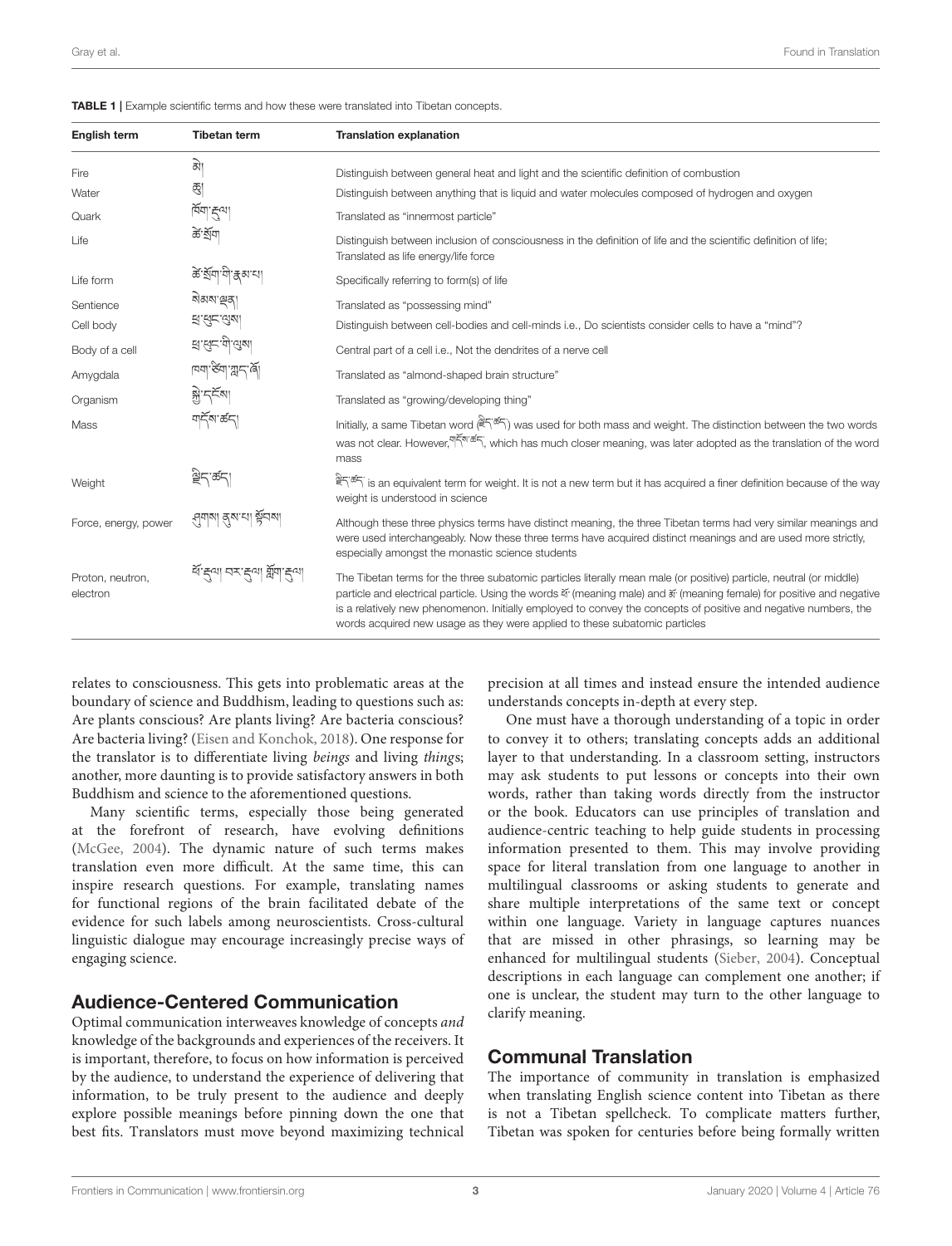[\(Laufer, 1918\)](#page-7-12). Subtle differences in spelling can result in vastly different meaning.

Translators often contact the author of a text for clarification or engage with other translators to consider options. The primary translator meticulously reviews feedback. Technical terms that appear for the first time in ETSI translation history are tabled for consideration at the next Translation Conference.

Ten scientific Tibetan translation conferences have convened since 2009 with the goal of creation and standardization of a new scientific lexicon. ETSI has used this lexicon in 20 textbooks, thousands of PowerPoints, and in video lectures developed specifically for the monastic audience (Emory-Tibet Science Initiative, [2019\)](#page-7-13). The conferences draw on the expertise of monastics, lay scholars of Buddhist philosophy, Tibetan medical doctors, and Tibetans trained in western science. The process involves understanding the etymology of the source text and ensuring the evolving lexicon is simple, versatile, and consistent with existing Tibetan lexicons and grammatical rules. ETSI translators use a dialectical debate system borrowed from monastic learning to reach deeper clarity and understanding of definitions in context. When considering the relationship between a neuron and a brain cell—Are they the same thing, i.e., co-extensive/interchangeable? Are they mutually exclusive with no common locus between them? Does one include the other, while the other does not? Alternatively, do they have a four-cornered relation, where one finds a brain cell that is also a neuron and vice versa, while at the same time there are neurons that are not brain cells and vice versa? Through such dialogues one can come to an understanding that there are more than just neurons in the brain and that neurons outside of the brain have some unique properties (e.g., ability to regenerate when damaged) that are not clearly present in brain neurons. Here the goals are precision and accuracy in generating a definition that is neither too broad nor too narrow.

# STRENGTH-BASED COMMUNICATION

The 6-year ETSI science curriculum makes heavy use of translated texts, as most internet sources containing scientific content for the public are in English. Reading comprehension is a challenge in monastic science classrooms. The students have a wide variety of educational backgrounds, and some students have not studied reading and writing in Tibetan well enough to comprehend the science materials that have been translated into Tibetan.

To address this challenge, science instructors adapted preexisting monastic and Western pedagogical tools. For example, integration of science into traditional monastic debating. Each day's monastic Buddhism classes are followed by hours of evening debate where students alternately assume roles of challenger and defender [\(Tillemans, 1989\)](#page-8-2) and draw on lessons from the day and their foundational knowledge to address the assigned topic while exploring their level of understanding.

In December 2015, Mind and Life Institute organized its 30th Mind and Life Dialogue at Sera Monastery. Monks from many monasteries gathered at Sera to listen to the conference. Taking advantage of this, a debate session was organized in which the ETSI monks were asked to debate on scientific topics such as visual perception and how it is formed, the dual nature of light and particles, and evolution. The group debate, held in Tibetan in the formal monastic style of debate, was presented to His Holiness the Dalai Lama and scientists. This debate, the first of its kind, generated much excitement and was possible because of programs such as ETSI.

Concrete examples, things one can see, feel, and experience, are beneficial for conveying ideas. This has been an especially important practice in communicating math concepts. As even the simplest mathematical equations are somewhat abstract, using examples from everyday life, such as how many rupees a cup of tea costs, is essential.

Presentation of science via multimedia formats in digestible chunks helps communicate information in ways that can be shared widely [\(Guo et al., 2014\)](#page-7-14). Considering the interest of students in connecting their experiences, and what they have learned, with their networks, this is an excellent strategy to deliver lessons while tapping into their motivations for engaging with the content in the first place. Students have taken ownership of this strategy and initiated minute-long science talks that are shared in group messages and followed by debate. Some students have even written science-inspired poems (**[Figure 1](#page-6-0)**).

Multiple modes of assessment reveal a more holistic understanding of student knowledge and application than can be detected by exams alone [\(Tal, 2005\)](#page-7-15). Given the reading comprehension challenges in monastic classes, providing students with diverse opportunities to demonstrate learning presentations, discussions, journals [\(Balgopal et al., 2017\)](#page-7-16)—has proven even more important.

# COMMUNITY CONNECTION

Effective science communication in education should extend beyond the boundaries of classroom walls. Teachers can challenge students to prepare for applying and extending their knowledge as global citizens though cross-cultural linguistic scientific dialogue [\(Ruano et al., 2014\)](#page-7-17). Given that some western students have the conception that science is predominantly a solitary activity [\(Palmer, 1997\)](#page-7-18), it is especially important to provide opportunities for students to realize the vast possibilities for human connection that science creates.

# Local Learning/Global Growth

Monastics play an important role in the usage and spread of new terminology, especially newly coined Tibetan scientific words. When the monks and nuns take science classes in addition to their monastic studies, they use the Tibetan science terminology among their fellow monastics. 1496 monks from nine monasteries and 41 nuns from five nunneries have participated in ETSI summer intensive workshops. The ETSI curriculum is now included as part of the core monastic studies and is a required part of Gelug examinations—the examination for the Geshe Lharam degree, the highest monastic degree and equivalent to a western doctorate [\(Gray and Eisen, 2019\)](#page-7-5).

Most of the large monasteries have been established near Tibetan settlements in exile to maintain strong connections between spiritual leaders in the Buddhist community and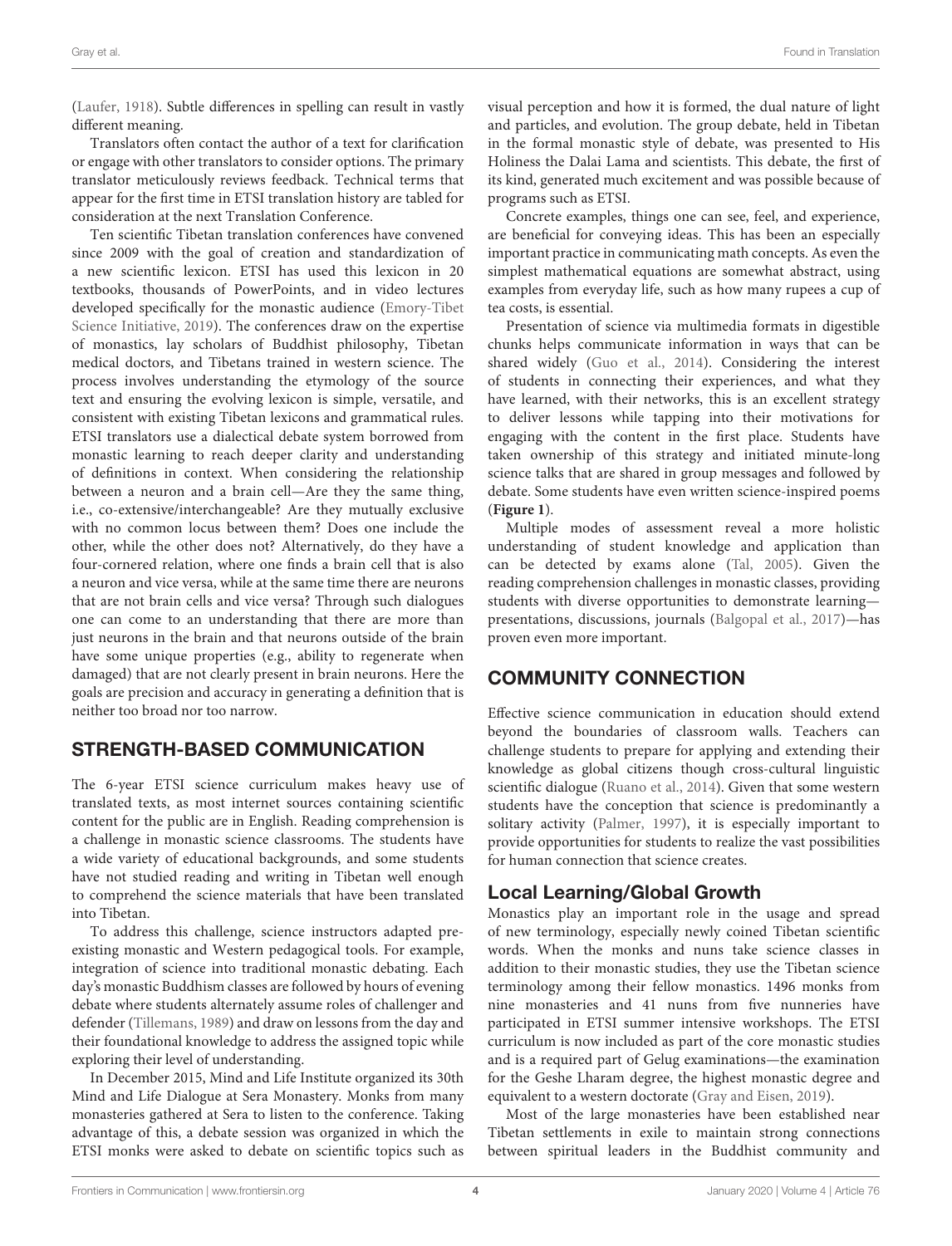| यद्याप्रसूर                                                              | Oneness                                   |
|--------------------------------------------------------------------------|-------------------------------------------|
| <b>בן ה</b> ישוב הוא הוא מות                                             |                                           |
| ८८ देवावरण कुरु वा                                                       | When this cold wind                       |
| ८८ से अर्था में दे में चुक्रया नहे दुव पविवा                             | Touches me and passes through             |
| ष्ठिम् भाञ्जम् अम् गुरुष्यवामाणम् अम्।                                   | I recall my inner love and                |
|                                                                          | Send you my warming heart waves.          |
| <u> यात्रह्य दिवा यो उड्डिया सेव उत्तर</u>                               |                                           |
| स.संट.चुंब चेटा राष्ट्र, पू                                              | Under this same sky                       |
| <i>੦</i> <ਿਨ੍⊂′⊂′ਧਾਨੇਆਂ ਗੇੁ' <i>੦</i> ੴਲੇਕ                               | Today we have a life to live              |
|                                                                          | a life made up of cells.                  |
|                                                                          |                                           |
| ෬ౙౕॱਙౢॸॱॸॸॱॺॺॱॾॸ                                                         | Under the same sky                        |
| בפטומ טובר מא יבב                                                        | we respirate                              |
| ⊏'यातेष'वर्के'चंबेत्र'थॅम                                                | The same oxygen and $CO2$                 |
|                                                                          |                                           |
| শব্দ মন্দি নাই বাই বাই বা                                                | Under the same sky                        |
|                                                                          | We are blossoming flowers                 |
| पित्र सिव ग्रील हेव पावि छल पाउ                                          | Of a carbon-based life tree.              |
| ෬෪෨ඁ෯ඁ෨ඁ෬ඁ෧෪෬෪෮෪෫෮෦෬෪෮෧                                                  |                                           |
|                                                                          | Like a diverse flower in a garden,        |
| <u> क्षुबार् दे तुर् स्था र्हें</u> वाला पाते से में सामाना कर पात्र के  | The earth is full of a different life.    |
| ब्राज्ञा पहुं , पटे , भुर्थ , सि. मैं, क्षेर्य , सिल्य, प्रान्य, प्रोट्य | But, we are a member of the happy family; |
| ८ क्षे दे ह्वद अँद यो बेब राया विया या बके दायदे।                        | a descendant of a common ancestor.        |
| ह्य भूम स्व पत्र विवाकम पठ्या गे स्व स्व मे                              |                                           |
|                                                                          | The strength of life is unknown           |
| <b>สาชีวสุสาวสิ</b> ดขาสิงหาสาลิสายส                                     | We should make it meaningful              |
| हिन्द्रीम पर्वे पर्यात है।                                               | Hence we have it like a dream.            |
| क्षे अबाद्द चंद्रे बे के दर्द देव स्व डेट देवा                           |                                           |
|                                                                          | In this open sky,                         |
| خدخات بالعام والمناسخة خديجة                                             | We all rise to live.                      |
| டுக்கோலு                                                                 | To be oneness.                            |
| <u> শতিশ বেহ্যু স্মী</u> ন বেৰ্ক্ট' বা                                   | and we live happily together              |
| ביא משכיחל אך בכיתא אקס                                                  | Forever and ever.                         |
|                                                                          |                                           |
|                                                                          | Life is beautiful                         |
|                                                                          | Live it beautifully                       |
|                                                                          | As it is today.                           |
|                                                                          |                                           |

<span id="page-6-0"></span>FIGURE 1 | Poem authored by Stanzin Wangdan, one of the 2017-2019 Tenzin Gyatso Scholars who completed a 2-year science residency at Emory University.

lay members of the community. As monastics interact with local Tibetans during talks, teachings, and other academic conversations, they naturally begin to integrate science terminology that has been used in their coursework. This has sparked interest in science through a language the community can understand. Monastics have created social media groups, that include the lay Tibetan community, to discuss scientific concepts. Some of these include up to 500 members. This has also been accomplished through formalized science events hosted by monasteries and nunneries. In these ways, the use of new terminology reaches large numbers of people relatively quickly. This also serves to further the goal of fostering exchange between Tibetan Buddhism, language, culture, and history and the tradition of Western science [\(Eisen, 2011;](#page-7-1) [Eisen and Konchok,](#page-7-2) [2018;](#page-7-2) [Gray and Eisen, 2019\)](#page-7-5). As there are more opportunities for engagement with the community outside of the monastery, Tibetan science language will be used in more ways that allow for it and the corresponding science to grow.

With their increasing engagement in science, monastics have begun to collaborate with ETSI scientists in original scientific research related to the greater Tibetan community. Neuroscience research investigating brain activity during monastic debate has been published and featured in news articles [\(Lakshmi, 2017;](#page-7-19) [van Vugt et al., 2018\)](#page-8-3). Western scientists have published their findings and discourse related to the initiative in professional journals, such as Zebrafish [\(Kimelman, 2018\)](#page-7-20). In 2016, Gaden Shartse Monastic Science Center started an annual journal called Drops of Ancient and Modern Science, which contains articles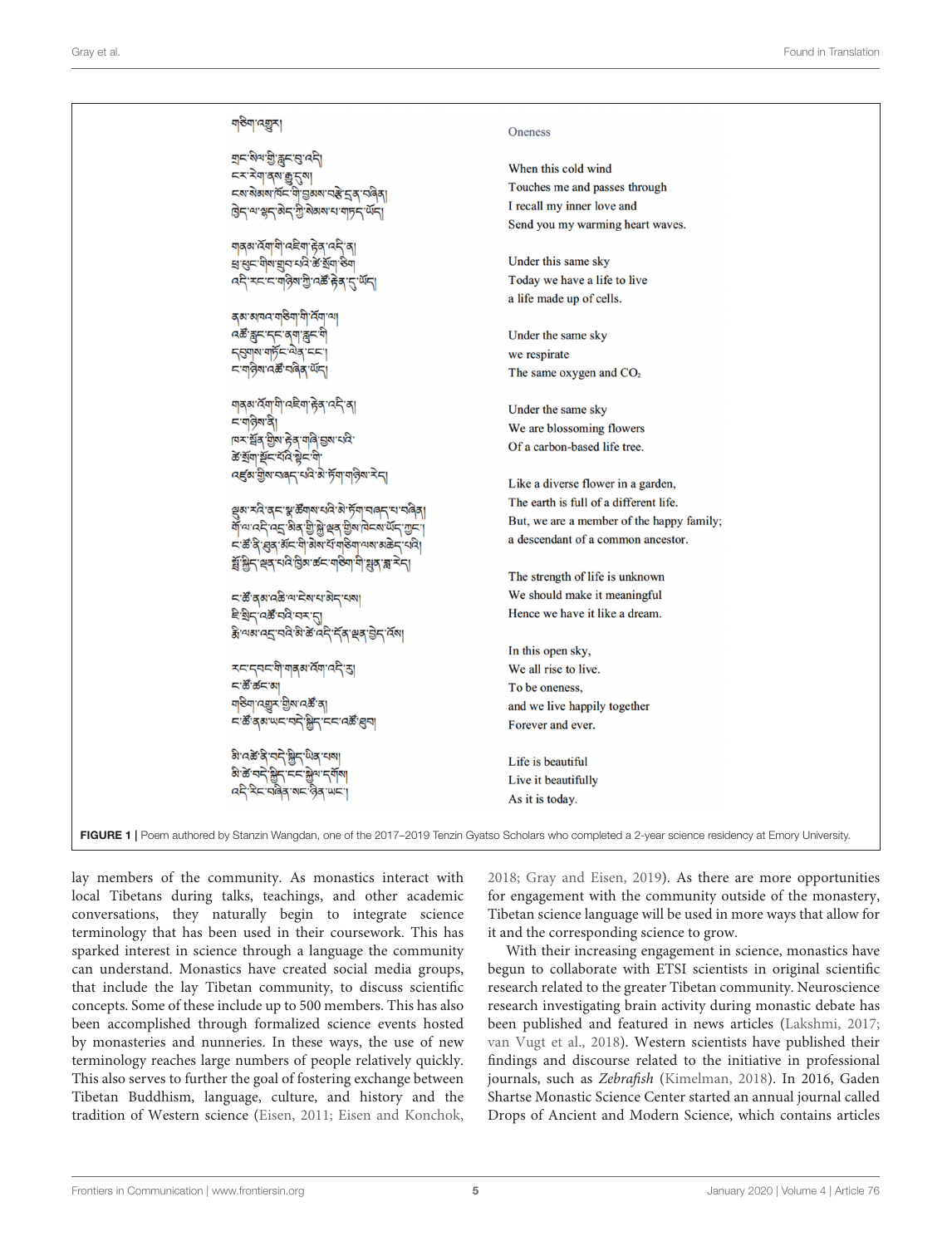on modern science and Buddhist science. Public health projects related to diabetes, depression, and water quality have been initiated in the monastic communities. These research projects are just one method of building meaningful connections with local and global communities that may open up new solutions and areas of inquiry.

# A 100-YEAR PROJECT

This project serves as a model for broad cross-cultural science engagement. A range of bilingual, culturally relevant communication materials have been created throughout the lifetime of this initiative including textbooks, video lectures, and presentation slides. This work can be applied in other contexts through consideration and adaptation of the approach to science communication employed by ETSI. For example, the variety of educational materials generated are intended to reach a diverse group of learners including those in formal educational settings and those in the general public.

Ideally, science evolves through incorporation of diverse backgrounds, experiences, and worldviews that stimulate new directions, innovation, and creativity. ETSI fosters productive exchange between science and Tibetan Buddhist culture and knowledge. As this partnership takes root and blossoms, this will give rise to its own reflections and its own insights. This takes time. The Dalai Lama has called this a 100-year project.

ETSI looks to connect the multicultural nature of society and the ways we communicate science to advance

# **REFERENCES**

- <span id="page-7-16"></span>Balgopal, M. M., Wallace, A. M., and Dahlberg, S. (2017). Writing from different cultural contexts: How college students frame an environmental SSI through written arguments. J. Res. Sci. Teach. 54, 195–218. doi: [10.1002/tea.21342](https://doi.org/10.1002/tea.21342)
- <span id="page-7-8"></span>Cruse, D. A. (1992). Cognitive linguistics and word meaning: Taylor on linguistic categorization. J. Linguistics 28, 165–183. doi: [10.1017/S0022226700015048](https://doi.org/10.1017/S0022226700015048)
- <span id="page-7-1"></span>Eisen, A. (2011). What Buddhist monks taught me about teaching science. The Chronicle of Higher Education. Available online at: [https://www.chronicle.com/](https://www.chronicle.com/article/What-Buddhist-Monks-Taught-Me/129697) [article/What-Buddhist-Monks-Taught-Me/129697](https://www.chronicle.com/article/What-Buddhist-Monks-Taught-Me/129697)
- <span id="page-7-2"></span>Eisen, A., and Konchok, Y. (2018). The Enlightened Gene: Biology, Buddhism, and the Convergence that Explains the World. Lebanon, NH: ForeEdge.
- <span id="page-7-13"></span>Emory-Tibet Science Initiative (2019). Available online at: [https://](https://emorytibetscienceinitiative.com) [emorytibetscienceinitiative.com](https://emorytibetscienceinitiative.com)
- <span id="page-7-5"></span>Gray, K. M., and Eisen, A. (2019). The emory-tibet science initiative: rethinking cross-cultural science and teaching. J. Microbiol. Biol. Educ. 20. doi: [10.1128/jmbe.v20i1.1618](https://doi.org/10.1128/jmbe.v20i1.1618)
- <span id="page-7-14"></span>Guo, P. J., Kim, J., and Rubin, R. (2014). "How video production affects student engagement: an empirical study of MOOC videos," in Proceedings of the First ACM Conference on Learning@ Scale Conference (ACM), 41–50.
- <span id="page-7-4"></span>Heuman, L. (2014). Under one umbrella: can tradition and science both fit? An interview with Thupten Jinpa Langri. Tricycle 23, 74–79; 108–111. Available online at:<https://tricycle.org/magazine/under-one-umbrella-2/>
- <span id="page-7-6"></span>Huber, T. (2008). The Holy Land Reborn: Pilgrimage and the Tibetan Reinvention of Buddhist India. Chicago, IL: University of Chicago Press.
- <span id="page-7-3"></span>Jinpa, T. (2010). Buddhism and science: how far can the dialogue proceed? Zygon 45, 871–882. doi: [10.1111/j.1467-9744.2010.01138.x](https://doi.org/10.1111/j.1467-9744.2010.01138.x)
- <span id="page-7-20"></span>Kimelman, D. (2018). Ground, path, and fruition: teaching zebrafish development to Tibetan Buddhist Monks in India. Zebrafish 15, 648–651. doi: [10.1089/zeb.2018.1657](https://doi.org/10.1089/zeb.2018.1657)

a holistic understanding of the human condition. We have already begun to see how the intertwining of these complementary systems of knowledge creates positive feedback loops that continually inform translation, modes of communication, and broader impacts in the community.

# AUTHOR CONTRIBUTIONS

KG, CW, and AE contributed conception and design of the article. KG wrote the first draft of the manuscript. DN, JP, TSa, TSo, KT, and DT wrote sections of the manuscript. All authors contributed to manuscript revision, read, and approved the submitted version.

## FUNDING

Dalai Lama Trust (Tenzin Gyatso Scholar's living expenses at Emory), Templeton Foundation (Summer intensive teaching program at monasteries), and Joni Winston.

# ACKNOWLEDGMENTS

We would like to thank Geshe Lobsang Tenzin Negi and the entire Center for Contemplative Science and Compassion-based Ethics at Emory University for their support. We are grateful for the Dalai Lama and his vision for the convergence of science and Tibetan Buddhism.

- <span id="page-7-19"></span>Lakshmi, S. (2017, August 14). Picking the brain of a monk: where buddhism claps its hands for science. The Times of India.
- <span id="page-7-0"></span>Lama, D. (2005). The Universe in a Single Atom: The Convergence of Science and Spirituality. Harmony.
- <span id="page-7-12"></span>Laufer, B. (1918). Origin of tibetan writing. J. Am. Orient. Soc. 38, 34–46. doi: [10.2307/592582](https://doi.org/10.2307/592582)
- <span id="page-7-9"></span>Mayer, J. (2018). The Origin of the Word 'Quark'. Science Friday. Available online at:<https://www.sciencefriday.com/articles/the-origin-of-the-word-quark/>
- <span id="page-7-10"></span>McGee, G. (2004). "Embryonic stem cell research, nationalism, and transplantation," in Ethical, Legal, and Social Issues in Organ Transplantation, eds T. Gutmann, A. S. Daar, R. A. Sells, and W. Land (Lengerich: Pabst Science Publishers), 101–123.
- <span id="page-7-18"></span>Palmer, D. H. (1997). Investigating students' private perceptions of scientists and their work. Res. Sci. Technol. Educ. 15, 173–183. doi: [10.1080/0263514970150204](https://doi.org/10.1080/0263514970150204)
- <span id="page-7-7"></span>Raine, R. (2010). "The translator in Tibetan History," in FORUM. Revue Internationale D'interprétation et de Traduction/International Journal of Interpretation and Translation, Vol. 8 (John Benjamins), 133–161.
- <span id="page-7-17"></span>Ruano, J. C., Galeffi, D. A., and Ponczek, R. L. I. (2014). The cosmodernity paradigm: an emerging perspective for the global citizenship education proposed by UNESCO. Transdiscipl. J. Eng. Sci. 5, 21–34. doi: [10.22545/2014/00056](https://doi.org/10.22545/2014/00056)
- <span id="page-7-11"></span>Sieber, T. (2004). "Excelling in the critical study of culture: the multilingual-multicultural student advantage,: in Crossing the Curriculum: Multilingual Learners in College Classrooms, 129–144.
- <span id="page-7-15"></span>Tal, T. (2005). Implementing multiple assessment modes in an interdisciplinary environmental education course. Environ. Educ. Res. 11, 575–601. doi: [10.1080/13504620500169767](https://doi.org/10.1080/13504620500169767)